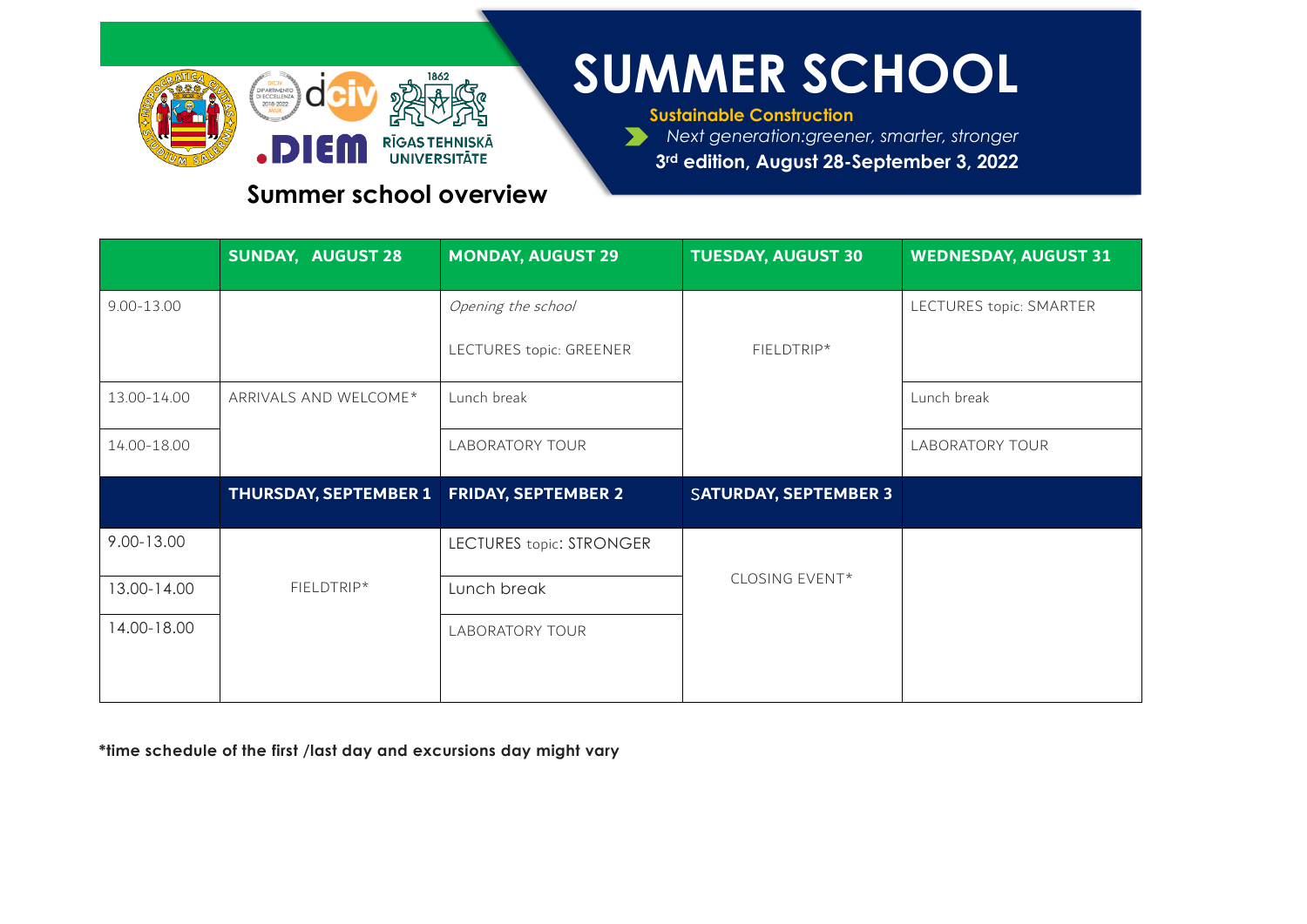

#### **Summer school overview**

# **SUMMER SCHOOL**

**Sustainable Construction** *Next generation:greener, smarter, stronger* **3rd edition, August 28-September 3, 2022**

### **PROGRAM OVERVIEW**

Key language will be English. Lecture sessions will be interactive and will introduce students to new idea and concepts in the 'sustainability' topic related to engineering and science disciplines. Practical activities will focus to the incentive of critical thinking, teamwork and problem solving. During fieldtrip students will get a chance to visit some of the most iconic sights of the nearby attending lectures and visiting experimental sites.

Course day:

9.00-13.00 Morning course: lectures/workshop

13.00-14.00 Lunch break

14.00-18.00 Afternoon course: laboratory tour/individual work

All day course (FIELDTRIP): field measurements/practical activities and lectures on experimental site.

The closing event include the discussion/final test of the students' work.

The program include 40 hours of lectures/workshop/ laboratory tour /field measurements and other practical activities. Excursion are intended as lectures on site and field measurements to experimental site. Laboratory tour are intended as visit + practical activities.